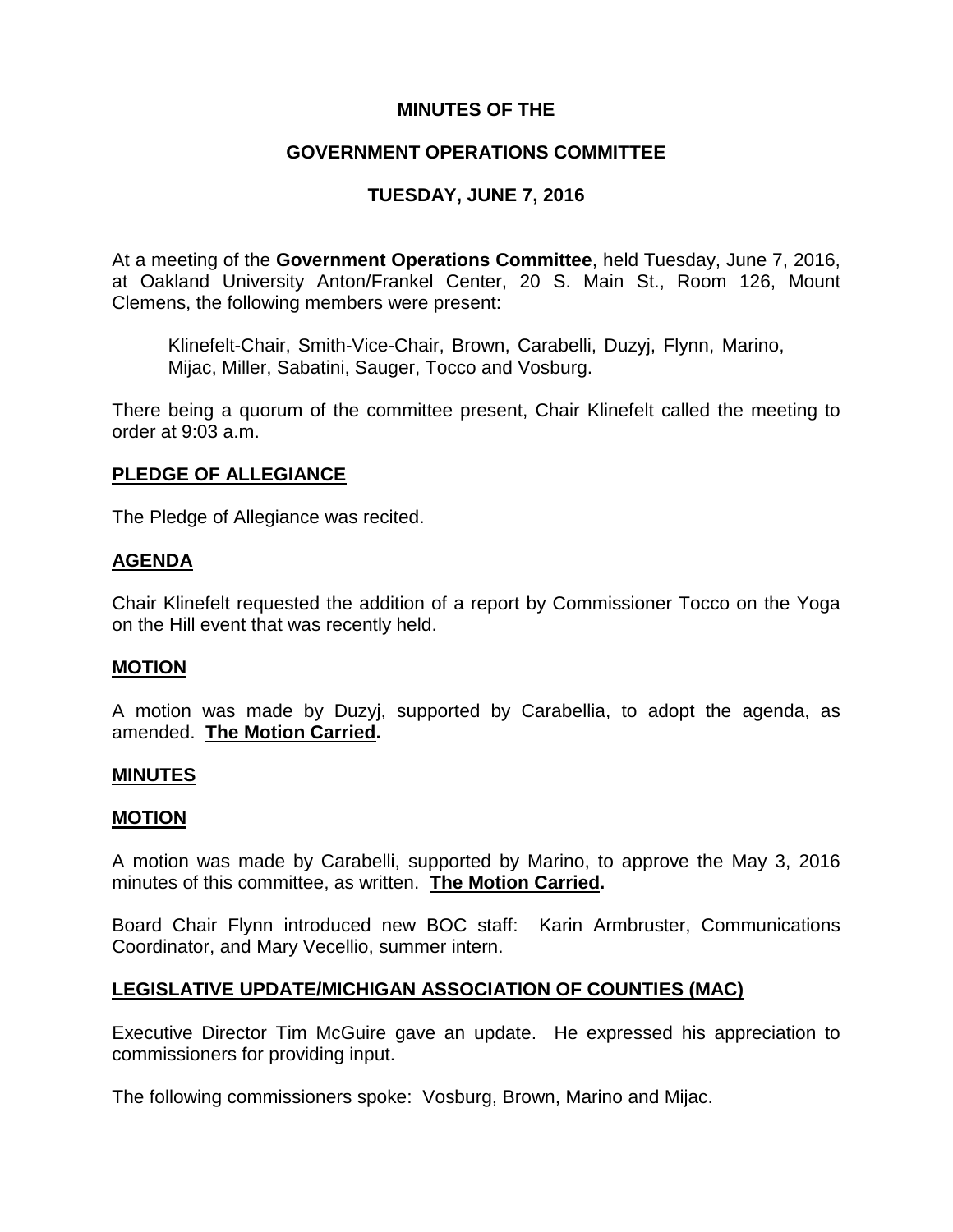# **UPDATE ON BOC AUTOMATED AGENDA MANAGEMENT SYSTEM PROJECT**

Steve Yelick, IT Department Project Manager, provided an overview and status update of the newly-selected automated agenda management system software and described how it will be phased into use county-wide. Local vendor, AmeriScan from Shelby Township, won the bid based upon price, additional available options and functionality of the BoardSync software system. The workgroup tasked with identifying system and process requirements for the project also included staff from the BOC and Clerk's Office. Todd Schmitz, Deputy Clerk, explained how the Clerk's Office plans to implement the software system with the Boards/Commissions under that office; Board Chair Flynn stated his goal of using this software with all county Boards/Commissions so that a county standard which meets state mandates and the BOC's goal of highest level of transparency possible will be achieved. The first phases of implementation are underway with full utilization of the system projected by January 2017.

The following commissioners spoke: Miller, Vosburg, Marino, Brown, Flynn, Klinefelt, Sabatini and Duzyj.

# **UPDATE ON YOGA ON THE HILL EVENT**

Commissioner Kathy Tocco gave a post-event presentation for the successful, BOCsponsored event, "Yoga At The Hill," which was held on Saturday, June 4, 2016, from 8 a.m. – 12 p.m. at Freedom Hill County Park. Co-event partner was the Bodhi Seed Yoga Studio of Mt. Clemens and event sponsor was Anderson, Eckstein and Westrick. Additionally, there were 13 health and wellness "resource providers" at tables to provide information, samples and giveaways to the nearly 300 event participants. Event statistics were provided as well as a planning timeline, photos and feedback.

Commissioners Miller and Tocco, who both attended, acknowledged and thanked BOC staff members for their excellent teamwork in planning and executing the event. Commissioners provided positive feedback and expressed interest in continuing this and similar outreach opportunities.

The following commissioners spoke: Brown, Vosburg, Smith, Duzyj, Klinefelt, Miller and Sauger.

## **EXECUTIVE SESSION TO DISCUSS PENDING LITIGATION AND ATTORNEY/ CLIENT PRIVILEGED CORRESPONDENCE FROM CORPORATION COUNSEL DATED MAY 23, 2016**

## **MOTION**

A motion was made by Marino, supported by Duzyj, to enter into Executive Session for the purpose of discussing pending litigation and attorney/client privileged correspondence from Corporation Counsel dated May 23, 2016.